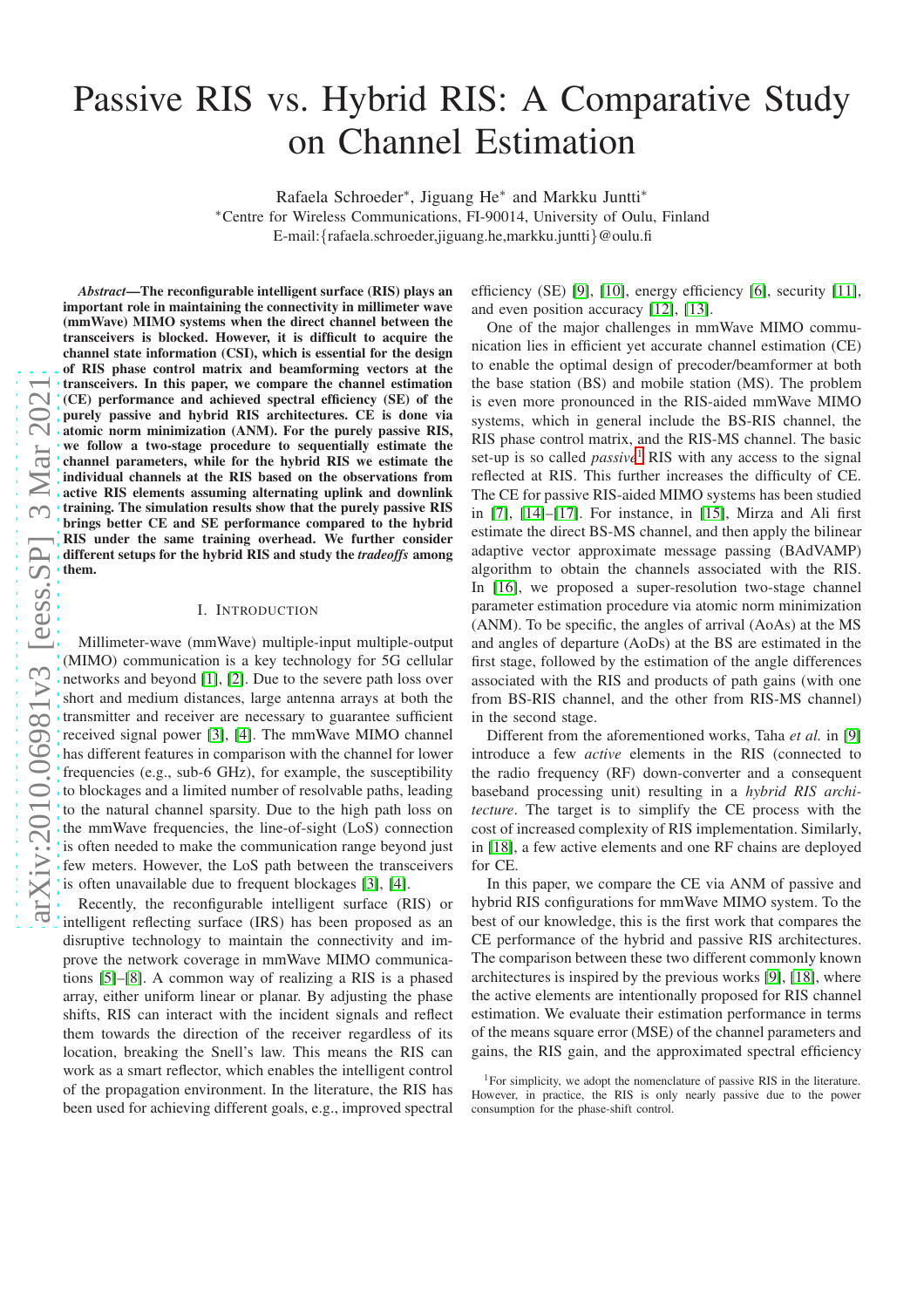(SE). In the hybrid RIS architecture, the channel parameters of the two individual channels, i.e., between the BS and the RIS as well as the UE and the RIS, are separately estimated at RIS via ANM using *alternating uplink and downlink training*. For the passive RIS, we resort to the two-stage CE procedure, detailed in [\[16\]](#page-6-16). In the simulations, five different setups are considered for the hybrid RIS. The simulation results show the passive RIS outperforms the hybrid one. Obviously, introducing more RF chains at RIS and increasing training overhead can bring better performance. As a brief summary, we study the CE for two different RIS architectures and find that passive RIS is superior to its hybrid counterpart.

This rest of the paper is organized as follows: Section [II](#page-1-0) shows the system model, and the CE is described in Section [III,](#page-2-0) followed by RIS phase control matrix design and the beamformer design in Section [IV.](#page-3-0) The performance evaluation, metrics and simulation results are provided in Section [V](#page-4-0) with conclusions drawn in Section [VI.](#page-5-0)

*Notation*: A bold capital letter A denotes matrix and a lowercase letter a denotes the column vector, and  $()^H$ ,  $()^*$ , and  $()^{\mathsf{T}}$  denote the Hermitian transpose, conjugate, and transpose, respectively. ⊗ denotes the Kronecker product, ⊙ is the Khatri-Rao product,  $vec(A)$  is the vectorization of A, diag(a) being a square diagonal matrix with entries of a on its diagonal,  $\Vert . \Vert_F$ is the Frobenius norm,  $Tr(A)$  is the sum value of the diagonal elements of A,  $\mathbb{T}(A)$  is a Toeplitz matrix, ( $\cdot$ )<sup>†</sup> denotes the Moore–Penrose inverse,  $A$  is the atomic set, conv $(A)$  denotes the convex hull of  $A$  and  $E$  is the expectation operator.

## II. SYSTEM MODEL

<span id="page-1-0"></span>The RIS-aided mmWave MIMO system consists of one multi-antenna BS, one multi-element RIS, and one multiantenna MS illustrated in Fig. [1.](#page-2-1) The number of antennas or reflecting elements on the BS, the RIS, and the MS are denoted by  $N_B$ ,  $N_R$  and  $N_M$ , respectively. We assume the direct BS-MS channel suffers from blockage, which motivates the use of the RIS to assist the data transmission between the BS and the MS via RIS. For simplicity, we adopt an uniform linear array (ULA) for the antennas/elements in this paper, while it is possible to be extended for an uniform planar array (UPA). We consider downlink data transmission and training in the case of passive RIS configuration, while two-way alternating downlink-uplink training is capitalized in the hybrid RIS case. The SE is evaluated for the downlink data transmission after CE. We assume also *uplink-downlink channel reciprocity*.

The propagation channel is composed of two individual channels, e.g., BS-RIS and RIS-MS channels, denoted by  $\mathbf{H}_{\text{B,R}} \in \mathbb{C}^{N_{\text{R}} \times N_{\text{B}}}$  and  $\mathbf{H}_{\text{R,M}} \in \mathbb{C}^{N_{\text{M}} \times N_{\text{R}}}$ , respectively. We adopt a block-fading channel, which means that the channel parameters stay constant during the coherence time. By following the geometric channel model, we define  $H_{B,R}$  as

$$
\mathbf{H}_{\mathrm{B,R}} = \sum_{l=1}^{L_{\mathrm{B,R}}} [\rho_{\mathrm{B,R}}]_l \alpha([\phi_{\mathrm{B,R}}]_l) \alpha^{\mathrm{H}}([\theta_{\mathrm{B,R}}]_l),
$$
  
=  $\mathbf{A}(\phi_{\mathrm{B,R}}) \text{diag}(\rho_{\mathrm{B,R}}) \mathbf{A}^{\mathrm{H}}(\theta_{\mathrm{B,R}}),$  (1)

where  $[\rho_{B,R}]_l$  denotes the *l*th propagation path gain,  $\alpha([\phi_{B,R}]_l)$ and  $\alpha([\theta_{B,R}]_l)$  are the array response vectors as a function of  $[\phi_{B,R}]_l$  and  $[\theta_{B,R}]_l$ , where  $\alpha$  and  $\phi$  are the angles of departure (AoD) and angles of arrival (AoA) of the channel, respectively.  $L_{\text{B,R}}$  is the number of distinguishable paths. Considering half-wavelength inter-antenna element spacing, the array response vectors are expressed as  $[\alpha([\phi_{BR}]_l)]_n = \exp\{j\pi(n -$ 1)  $\sin([\phi_{B,R}]_l)$ , for  $n = 1, \dots, N_R$  and  $[\alpha([\theta_{B,R}]_l)]_n$  =  $\exp{\{j\pi(n-1)\sin([\theta_{B,R}]_l)\}},$  for  $n = 1, \dots, N_B$  and  $j = \sqrt{-1}$ . The array response matrices  $\mathbf{A}(\theta_{\text{B,R}})$  and  $\mathbf{A}(\phi_{\text{B,R}})$  are defined as

$$
\mathbf{A}(\boldsymbol{\theta}_{\text{B,R}}) = [\boldsymbol{\alpha}([\boldsymbol{\theta}_{\text{B,R}}]_1), ..., \boldsymbol{\alpha}([\boldsymbol{\phi}_{\text{B,R}}]_{L_{\text{B,R}}})],
$$
(2)

$$
\mathbf{A}(\boldsymbol{\phi}_{\mathrm{B,R}}) = [\boldsymbol{\alpha}([\boldsymbol{\phi}_{\mathrm{B,R}}]_1), ..., \boldsymbol{\alpha}([\boldsymbol{\phi}_{\mathrm{B,R}}]_{L_{\mathrm{B,R}}})]. \tag{3}
$$

Similarly, the RIS-MS channel  $H_{R,M}$  is given by

$$
\mathbf{H}_{\mathrm{R,M}} = \sum_{l=1}^{L_{\mathrm{R,M}}} [\rho_{\mathrm{R,M}}]_l \alpha([\phi_{\mathrm{R,M}}]_l) \alpha^{\mathrm{H}}([\theta_{\mathrm{R,M}}]_l),
$$
  
=  $\mathbf{A}(\phi_{\mathrm{R,M}})$ diag $(\rho_{\mathrm{R,M}})$  $\mathbf{A}^{\mathrm{H}}(\theta_{\mathrm{R,M}})$  (4)

where  $[\rho_{R,M}]_l$ ,  $\alpha([\phi_{R,M}]_l)$ , and  $\alpha([\theta_{R,M}]_l)$  are the *l*th propagation path gain, and array response vectors as a function of  $[\phi_{R,M}]_l$  and  $[\theta_{R,M}]_l$ , respectively. We define the entire BS-RIS-MS channel based on [\(1\)](#page-1-1) and [\(4\)](#page-1-2) as

<span id="page-1-2"></span>
$$
H = H_{R,M}\Omega H_{B,R},\tag{5}
$$

where  $\Omega \in \mathbb{C}^{N_{\mathbb{R}} \times N_{\mathbb{R}}}$  is the diagonal phase control matrix at the RIS with constant-modules entries on the diagonal, i.e,  $\left[\Omega\right]_{k,k} = \exp(j\omega_k)$ . Also, we define the effective channel  $\mathbf{G} \in \mathbb{C}^{L_{\text{R,M}} \times L_{\text{B,R}}}$  as

<span id="page-1-3"></span>
$$
\mathbf{G} = \text{diag}(\boldsymbol{\rho}_{R,M})\mathbf{A}^{\mathsf{H}}(\boldsymbol{\theta}_{R,M})\boldsymbol{\Omega}\mathbf{A}(\boldsymbol{\phi}_{B,R})\text{diag}(\boldsymbol{\rho}_{B,R}),\quad(6)
$$

considering the propagation path gains, RIS phase control matrix, and the angles associated with the RIS.

## *A. Passive RIS*

When the RIS is purely passive, the RIS has no baseband processing units. Therefore, no observations are available at the RIS, and the CE can only be performed either at the BS (in the uplink) or the MS (in the downlink). For the CE, we aim at extracting the channel parameters in [\(1\)](#page-1-1) and [\(4\)](#page-1-2). With the assumption of block fading channels, we divide the coherence time into two sub-intervals, one for CE and the other for data transmission. Moreover, the CE sub-interval is further divided into  $T + 1$  blocks.

We apply the pilot-based training procedure, where BS sends a series of training sequences  $X_t$  during  $t = 0, \dots, T$ to the MS. The signal is reflected at the RIS by  $\Omega_t$ , further combined at the MS by  $W_t$ , and received as  $Y_t$ .

<span id="page-1-1"></span>In the first stage of CE, i.e.,  $t = 0$ , the training matrix is  $\mathbf{X}_0 \in \mathbb{C}^{N_B \times N_0}$ , the combining matrix is  $\mathbf{W}_t \in \mathbb{C}^{\tilde{N}_M \times M_0}$  and the phase control matrix is fixed as  $\Omega_0$ . This procedure leads to the angles estimation, i.e., AoDs at the BS and AoAs at the MS. In the second stage of CE, our focus is the estimation of the remain channel parameters. We design  $X_t$  and  $W_t$  based on angular estimates (AoDs at the BS and AoAs at the MS)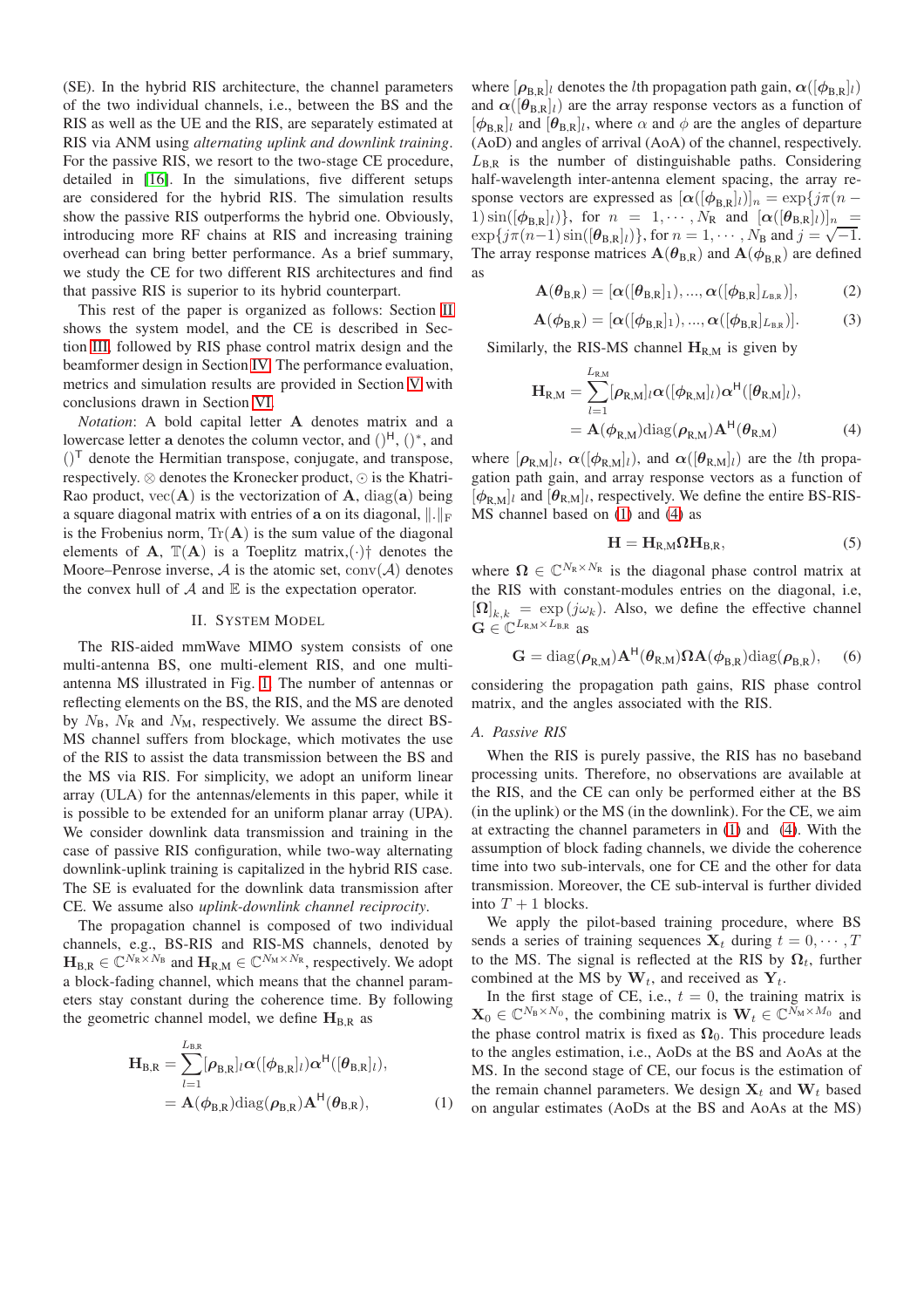

<span id="page-2-1"></span>Fig. 1. Unlike the passive RIS, a hybrid RIS architecture is a combination of both passive and active elements. In this example, 4 out of 18 RIS elements are active, and the rest are passive.

from  $\mathbf{Y}_0$ , and thus have  $\mathbf{X}_t \in \mathbb{C}^{N_B \times L_{BR}}$  and  $\mathbf{W}_t \in \mathbb{C}^{N_M \times L_{RM}}$ . In other words, in the following blocks,  $X_t$  and  $W_t$  are fixed over all the blocks, while the phase control matrix varies from block to block. The received signals are summarized as

$$
\mathbf{Y}_{t} = \mathbf{W}_{t}^{\mathsf{H}} \mathbf{H}_{\mathrm{R,M}} \Omega_{t} \mathbf{H}_{\mathrm{B,R}} \mathbf{X}_{t} + \mathbf{W}_{t}^{\mathsf{H}} \mathbf{Z}_{t}, \text{for } t = 0, \cdots, T, (7)
$$

where  $\mathbf{Z}_t$  is the additive Gaussian noise with each entry distributed as  $\mathcal{CN}(0, \sigma^2)$ .

A two-stage CE approach [\[7\]](#page-6-12), [\[16\]](#page-6-16) is applied to sequentially estimate the channel parameters based on  ${Y_1, \cdots, Y_T}$ . After the estimation, the MS sends the estimates to the RIS and BS for the design of RIS phase control matrix and beamformer at BS.

## *B. Hybrid RIS*

In order to mitigate the difficulty on CE, authors in [\[9\]](#page-6-6), [\[18\]](#page-6-17) introduce a few active elements to the RIS for collecting signal observations. In such a case, the CE estimation is performed at the RIS with the two individual channels estimated separately. Fig. [1](#page-2-1) shows the hybrid RIS architecture with a combination of both passive and active elements. We offer the example of the hybris RIS in Fig. [1](#page-2-1) with two dimensions for illustration proposes, but our work is focused on the ULA antenna. However, the extension to uniform planar array (UPA) is feasible.

We assume  $K$  out of  $N_R$  RIS elements are active and  $N_{\text{RF}} \leq K$  RF chains are implemented at the RIS. We consider two-way training in both uplink and downlink. In the downlink, in order to estimate  $H_{B,R}$ , the BS sends training matrix  $\mathbf{X} \in \mathbb{C}^{N_B \times N}$  to the RIS. In the hybrid architecture, the signals are received at the RIS instead of reflecting at RIS and combined at the MS. As a consequence, the received signals model depend only on the number of training from BS. The received signals at the RIS are defined as

$$
\mathbf{Y}_{\mathrm{H}} = \mathbf{M} \mathbf{H}_{\mathrm{R},\mathrm{M}} \mathbf{X} + \mathbf{M} \mathbf{Z}_{2},\tag{8}
$$

where  $M$  is a row-selection matrix containing  $K$  rows of a  $N_R \times N_R$  identity matrix and **Z** is the additive Gaussian noise with each entry distributed as  $\mathcal{CN}(0, \sigma^2)$ .

Based on Y, we resort to ANM to extract the channel angular parameter. In the uplink, the same principle is applied to the estimation of parameters in  $H_{R,M}$  by sending a training matrix with same number of columns as  $X$  from the MS to the RIS. After the estimation, the RIS feeds back the estimates to the BS and MS for the design of beamformers.

## III. CHANNEL ESTIMATION

<span id="page-2-0"></span>For the mmWave MIMO system and its evolution with RIS, the CE is efficiently implemented with both on-the-grid compressive sensing (CS) methods such as greedy orthogonal matching pursuit (OMP) and off-the-grid CS methods such as ANM. In general, off-the-grid CS methods can offer higher resolution of parameter estimation compared to its on-the-grid counterparts owing to the continuum of the parameters [\[19\]](#page-6-18). For this reason, this work focuses on ANM to recover the channel parameters for both the RIS architectures.

## *A. Main idea*

In ANM, a signal is represented by using the *atoms* from an *atomic set*. The *atomic set* is composed by a finite or infinite number of atoms. The cardinality of the atomic set can be much larger than the dimension of the signal, which results in an infinite number of possibilities to decompose the signal with atoms selected from the pre-defined atomic set. Because of the sparsity, we focus on the decomposition of the signal involving the smallest number of atoms [\[20\]](#page-6-19).

## *B. CE via ANM: Hybrid RIS*

The hybrid architecture includes the active elements, which are deployed to collect signal observations. It is worth mentioning that the CE is done for all the RIS elements (passive and active). The main difference between the CE procedure for the passive and hybrid RIS is that the active elements enable the explicit channel estimation at the RIS.

For the hybrid RIS architecture, we apply the ANM for the estimation of the angles, or equivalent spatial frequencies ( $f =$  $\sin(\theta)$  and  $g = \sin(\phi)$ ). By replacing the angular parameters with spatial frequencies, we re-write [\(1\)](#page-1-1) as

$$
\mathbf{H}_{\mathrm{B,R}} = \sum_{l=1}^{L_{\mathrm{B,R}}} [\rho_{\mathrm{B,R}}]_l \alpha([\mathbf{g}]_l) \alpha^{\mathrm{H}}([\mathbf{f}]_l).
$$
 (9)

The spatial frequencies are within  $[0, 1)$ , and the resultant atomic set  $\mathcal{A}_M$  is defined as

$$
\mathcal{A}_{\mathbf{M}} = \left\{ \mathbf{Q}(f,g) : f \in [0,1), g \in [0,1) \right\},\qquad(10)
$$

where  $\mathbf{Q}(f,g) = \alpha(f)\alpha^{\mathsf{H}}(g)$  is the matrix atom. For matrix  $H_{B,R}$ , the atomic norm with respect to the atomic set  $\mathcal{A}_{M}$  is formulated as

$$
\|\mathbf{H}_{\text{B,R}}\|_{\mathcal{A}_{\text{M}}} = \inf\{q : \mathbf{H}_{\text{B,R}} \in \text{conv}(\mathcal{A}_{\text{M}})\}.
$$
 (11)

The equivalent form as a semidefinite programming (SDP) problem is

$$
\|\mathbf{H}_{B,R}\|_{\mathcal{A}_M} = \mathrm{inf}_{\{\mathbf{U},\mathbf{V}\}} \Big\{\frac{1}{2N_B}\mathrm{Tr}(\mathbb{T}(\mathbf{U})) + \frac{1}{2N_R}\mathrm{Tr}(\mathbb{T}(\mathbf{V}))\Big\}
$$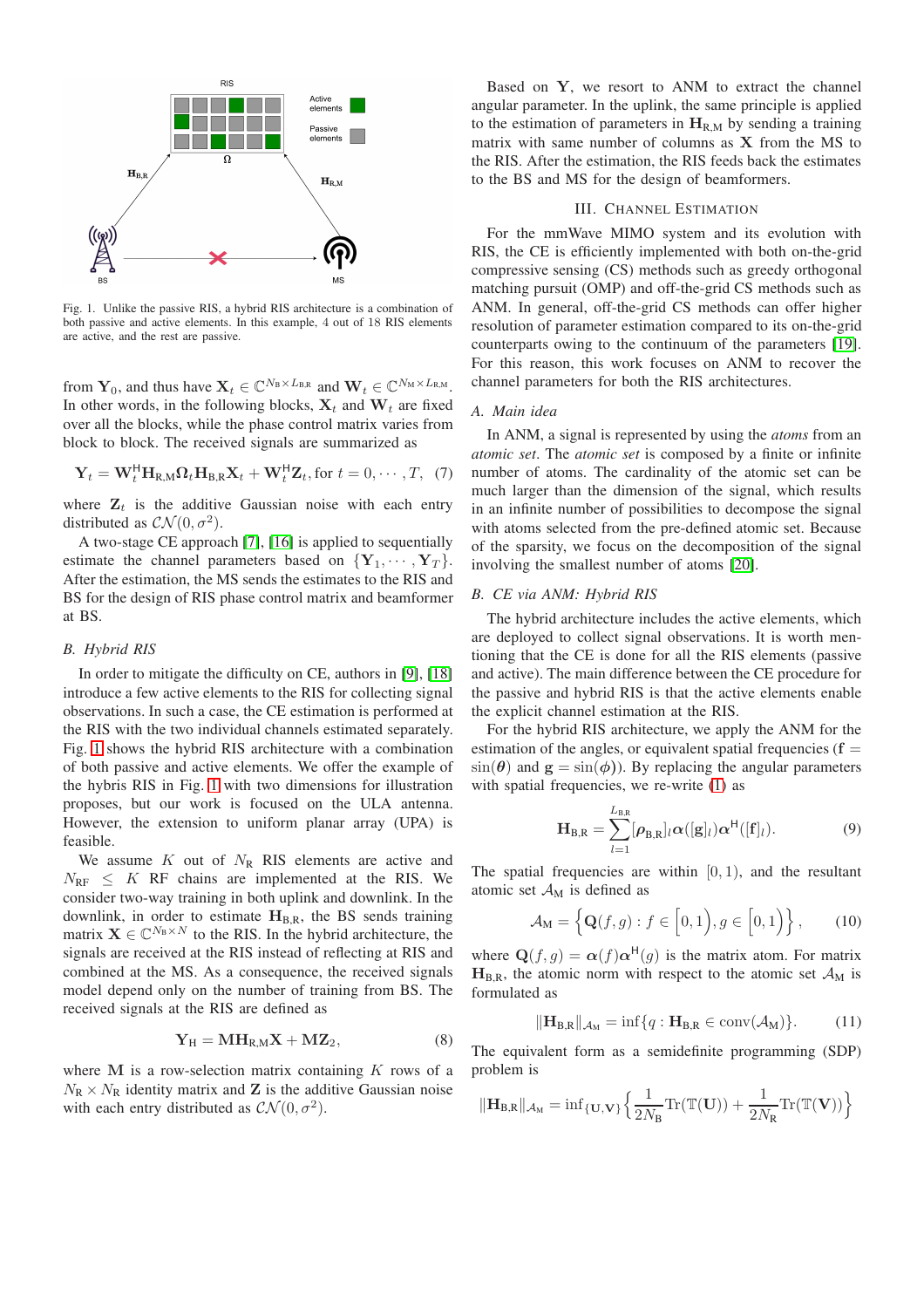$$
\text{s.t}\begin{bmatrix} \mathbb{T}(\mathbf{U}) & \mathbf{H}_{\text{B,R}} \\ \mathbf{H}_{\text{B,R}}^{\mathsf{H}} & \mathbb{T}(\mathbf{V}) \end{bmatrix} \succeq 0. \tag{12}
$$

We can recover the angles  $\theta_{\text{B,R}}$  and  $\phi_{\text{B,R}}$  by addressing the following convex problem

$$
\hat{\mathbf{H}}_{\text{B,R}} = \arg\min_{\mathbf{H}_{\text{B,R}}} \tau \|\mathbf{H}_{\text{B,R}}\|_{\mathcal{A}_{\text{M}}} + \frac{1}{2} \|\mathbf{M}\mathbf{H}_{\text{B,R}}\mathbf{X} - \mathbf{Y}\|_{\text{F}}^2 \quad (13)
$$

where  $\tau$  is the regularization parameter set as  $\tau$  $\sigma \sqrt{N_B N_R \log(N_B N_R)}$ . Using the SDP formulation, the problem is further expressed as

$$
\hat{\mathbf{H}}_{B,R} = \arg \min_{\mathbf{H}, \mathbf{U}, \mathbf{V}} \frac{\tau}{2N_B} \text{Tr}(\mathbb{T}(\mathbf{U})) + \frac{\tau}{2N_R} \text{Tr}(\mathbb{T}(\mathbf{V})) \n+ \frac{1}{2} ||\mathbf{M} \mathbf{H}_{B,R} \mathbf{X} - \mathbf{Y}||_F^2 \ns.t\n\begin{bmatrix} \mathbb{T}(\mathbf{U}) & \mathbf{H}_{B,R} \\ \mathbf{H}_{B,R}^H & \mathbb{T}(\mathbf{V}) \end{bmatrix} \succeq 0,
$$
\n(14)

where  $\mathbb{T}(\mathbf{U})$  and  $\mathbb{T}(\mathbf{V})$  are 2-level Toeplitz matrices. The recovery of  $\theta_{B,R}$  and  $\phi_{B,R}$  is based on the solution of the Toeplitz matrices  $\mathbb{T}(\mathbf{U})$  and  $\mathbb{T}(\mathbf{V})$ , respectively, by applying the ROOTMUSIC algorithm [\[21\]](#page-6-20). We assume the order information of the angles and the number of paths as priori information. This assumption is necessary due to the loss of order information after the estimation. In practice, the number of paths can be obtained using off-line channel measurement or CS based recovery algorithms [\[22\]](#page-6-21). On the other hand, the order information is used only for the performance evaluation ant it is not a required for the passive and active beamformer design. The estimation of the path gain vector  $\rho_{BR}$  is addressed by least squares (LS), which results in

$$
\hat{\boldsymbol{\rho}}_{\text{B,R}} = \left[ (\mathbf{X}^{\mathsf{T}} \otimes \mathbf{M}) ((\mathbf{A}^*(\hat{\boldsymbol{\theta}}_{\text{B,R}}) \odot \mathbf{A}(\hat{\boldsymbol{\phi}}_{\text{B,R}}))]^{\mathsf{T}} \mathbf{y}, \qquad (15)
$$

where y is defined as  $y = vec(Y)$ .

The estimation of  $H_{R,M}$  and parameters therein follows the same procedure assuming similar uplink training. After the estimation of all the channel parameters, we calculate the products of path gains and the angle differences associated with the RIS. These parameters are leveraged to design the RIS phase control matrix, detailed in Section [IV.](#page-3-0) The estimated products of path gains  $\hat{\rho} \in \mathbb{C}^{L_{\text{B,R}}L_{\text{R,M}}\times 1}$  are defined as

<span id="page-3-1"></span>
$$
\hat{\rho} = \hat{\rho}_{R,M} \otimes \hat{\rho}_{B,R}.
$$
\n(16)

Therefore, the estimates of the angle differences are functions of the estimates of  $\phi_{\text{B,R}}$  and  $\theta_{\text{R,M}}$ , given by

$$
[\hat{\mathbf{\Delta}}]_{lp} = \operatorname{asin}\left[\sin\left([\hat{\boldsymbol{\phi}}_{\mathbf{B},\mathbf{R}}]_l\right) - \sin\left([\hat{\boldsymbol{\theta}}_{\mathbf{R},\mathbf{M}}]_p\right)\right],
$$
  
for  $l = 1, \dots, L_{\mathbf{B},\mathbf{R}}, p = 1, \dots, L_{\mathbf{R},\mathbf{M}}.$  (17)

Considering the products of path gains [\(16\)](#page-3-1) and the angle differences [\(17\)](#page-3-2), we define the  $(l, p)$ th entry of effective channel [\(6\)](#page-1-3) as

$$
[\mathbf{G}]_{lp} = [\hat{\rho}_{\mathrm{R},\mathrm{M}}]_{p} \boldsymbol{\omega}^{\mathrm{T}} \boldsymbol{\alpha}([\hat{\boldsymbol{\Delta}}]_{lp}) [\hat{\rho}_{\mathrm{B},\mathrm{R}}]_{l},
$$
  
for  $l = 1, \cdots, L_{\mathrm{B},\mathrm{R}}, p = 1, \cdots, L_{\mathrm{R},\mathrm{M}},$  (18)

where  $\omega = \text{diag}(\Omega)$ . The vectorization of G is  $g = \text{vec}(G)$ and the ith element of g is expressed as

$$
[\mathbf{g}]_i = [\hat{\boldsymbol{\rho}}]_i \boldsymbol{\omega}^{\mathsf{T}} \boldsymbol{\alpha}([\hat{\boldsymbol{\delta}}]_i), \text{ for } i = 1, \dots, L_{\text{B,R}} L_{\text{R,M}} \qquad (19)
$$

where  $\hat{\delta} = \text{vec}(\hat{\Delta})$ .

## *C. CE via ANM: Passive RIS*

The CE of the passive RIS-aided mmWave MIMO system follows the two-stage procedure using ANM, see [\[16\]](#page-6-16). We briefly present the CE procedures for this case. In the first stage, we estimate AoDs at the BS  $(\theta_{\text{B,R}})$  and AoAs at the MS  $(\phi_{R,M})$  using the multiple measurements vectors (MMV) model. Based on the estimates, we design the beam matrix at the BS and combining matrix at the MS for another round of sounding, where different phase control matrices are considered. In the second stage, we apply the single measurement vector (SMV) model to obtain the remaining channel parameters (angle difference associated with the RIS denoted by  $\delta$  and products of path gains  $\rho$ .) We refer to [\[16\]](#page-6-16) for a more detailed description for this scenario.

## *D. Training Overhead*

The training overhead for the hybrid RIS CE is given as

$$
T_{\rm h} = 2N \left[ \frac{K}{N_{\rm RF}} \right],\tag{20}
$$

where  $N$  is the number of training beams and the factor  $2$ is apply due to the two-way uplink and downlink training procedure. The training overhead for the passive RIS CE in the downlink is

$$
T_{\rm p} = N_0 \left[ \frac{M_0}{N_{\rm RF,M}} \right] + T L_{\rm B,R} \left[ \frac{L_{\rm R,M}}{N_{\rm RF,M}} \right] \tag{21}
$$

where  $N_0$  is the number of training beams at the first stage of CE,  $M_0$  is the number of columns at the combining matrix at the MS and  $N_{RF,M}$  is the number of RF chains at the MS.

## <span id="page-3-0"></span>IV. RIS PHASE CONTROL MATRIX AND BEAMFORMING **DESIGN**

The design of the phase control matrix and beamforming vectors follows the same procedure for both the passive and hybrid architecture, which is based on the estimated channel parameters/matrices described in the Section [III.](#page-2-0)

## *A. RIS Phase Control Matrix*

<span id="page-3-2"></span>To design the RIS phase control matrix, one optimization criterion is to maximize the power of the effective channel. The optimal phase control matrix according to this criterion based on the estimates is

$$
\Omega^* = \arg\max_{\Omega} \|\mathbf{G}\|_{\mathrm{F}}^2,\tag{22}
$$

where  $\|\mathbf{G}\|_{\text{F}}^2$  is expressed as

<span id="page-3-3"></span>
$$
\|\mathbf{G}\|_{\mathrm{F}}^2=\|\mathrm{diag}(\hat{\rho}_{B,R})\mathbf{A}^{\text{H}}(\hat{\theta}_{B,R})\boldsymbol{\Omega}\mathbf{A}(\hat{\phi}_{R,M})\mathrm{diag}(\hat{\rho}_{R,M})\|_{\mathrm{F}}^2. \tag{23}
$$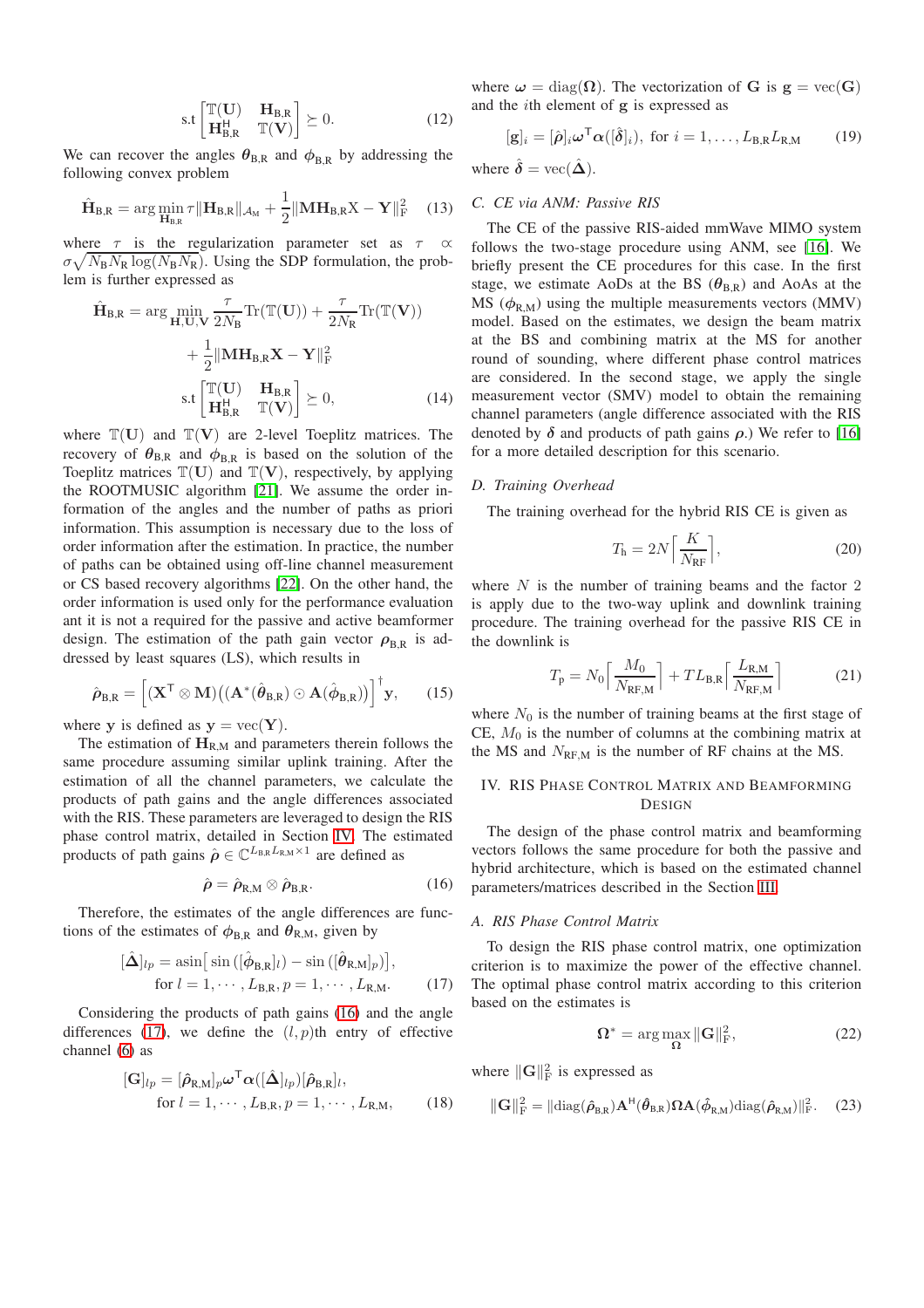Using  $(6)$ , we can re-write  $(23)$  as

$$
\|\mathbf{G}\|_{\mathrm{F}}^2 = \sum_{i=1}^{L_{\mathrm{B,R}}L_{\mathrm{R,M}}} |[\hat{\boldsymbol{\rho}}]_i \boldsymbol{\omega}^{\mathsf{T}} \boldsymbol{\alpha}([\hat{\boldsymbol{\delta}}]_i)|^2.
$$
 (24)

Hence, the optimal  $\omega^*$  depends on the estimate of the angle difference and the products of path gain with

$$
\omega^* = \arg\max_{\omega} \sum_{i=1}^{L_{\text{B,R}}L_{\text{R,M}}} |[\hat{\rho}]_i \omega^{\text{T}} \alpha([\hat{\delta}]_i)|^2
$$
  
= 
$$
\arg\max_{\omega} \omega^{\text{T}} \mathbf{C} \mathbf{C}^{\text{H}} \omega^*
$$
 (25)

where C is

$$
\mathbf{C} = \left[\boldsymbol{\alpha}([\boldsymbol{\hat{\delta}}]_1), \ldots, \boldsymbol{\alpha}([\boldsymbol{\hat{\delta}}]_{L_{\text{B,R}}L_{\text{R,M}}})\right] \text{diag}(\left[[\boldsymbol{\hat{\rho}}]_1, \ldots, [\boldsymbol{\hat{\rho}}]_{L_{\text{B,R}}L_{\text{R,M}}}\right))
$$
(26)

To obtain the optimal  $\omega^*$ , we apply singular value decomposition (SVD) on  $CC^H$ , which results in SVD( $CC^H$ ) = EDEH. We select the first column of E and then project it to the unit-modulus vector space, resulting in  $\omega^*$  =  $\exp(-i\text{phase}([\mathbf{E}|_{\cdot,1}))$ , where phase() is the element-wise operation of extracting the phase of the argument.

## *B. Beamforming Vectors*

The design of the beamforming vectors at BS and MS, respectively, f and w, is based on the reconstruction of the entire channel and the design of the phase control matrix. For this end, we resort to the reconstruction of the entire channel  $\hat{H}$ , defined as

$$
\hat{\mathbf{H}} = \hat{\mathbf{H}}_{\text{R,M}} \hat{\Omega} \hat{\mathbf{H}}_{\text{B,R}}.
$$
 (27)

We apply SVD on  $\hat{H}$ , resulting in  $\hat{H} = USV$  where the beamforming vectors are selected as the pair of singular vectors associated with the largest singular value, defined as  $f = [V]_{:,1}$  and  $w = [U]_{:,1}.$ 

# V. PERFORMANCE EVALUATION

<span id="page-4-0"></span>In this section, we describe the parameter setup and the metrics to evaluate the performance. The propagation path gains are defined as  $CN(0, 1)$ . We assume  $N_B = 16$ ,  $N_R = 32$ ,  $N_{\rm M}$  = 16,  $L_{\rm B,R}$  =  $L_{\rm R,M}$  = 2. The SNR is  $\frac{1}{\sigma^2}$ . We perform 2000 trials to average out the results. We consider the following architectures: (i) Purely passive RIS, (ii) hybrid RIS, where  $K = N_{RF}$ , (iii) hybrid RIS, where  $N_{RF} < K$ , leading to the use of an analog combiner. In case (iii), the selection matrix is replaced by  $M_cM$ , where  $M_c$  is the analog combining matrix with dimensions  $N_{\text{RF}} \times K$  and random phases.

In order to make a fair comparison, we guarantee the same training overhead for all the aforementioned scenarios, e.g.,  $T<sub>h</sub> = T<sub>p</sub> = 40$ . We also evaluate the performance with different numbers of active elements and RF chains at the RIS. Moreover, we offer the performance of the fully active RIS (i.e.,  $N_R = K = N_{RF}$ ) as an bound for the hybrid RIS. Table 1 summarizes five different parameter setups for the hybrid RIS.

In all the simulations, we use ANM to obtain the estimates thanks to the super-resolution estimation described in [\[16\]](#page-6-16).

TABLE I PARAMETERS SETUP FOR THE HYBRID RIS ARCHITECTURE.

|                    | N  | K  | $N_{\rm{RF}}$ | $T_{\rm h}$ |
|--------------------|----|----|---------------|-------------|
| Setup 1            | 20 | 12 | 12            | 40          |
| Setup <sub>2</sub> | 20 | 16 | 16            | 40          |
| Setup 3            | 20 | 32 | 32            | 40          |
| Setup 4            | 10 | 12 | 6             | 40          |
| Setup 5            | 10 | 16 | 8             | 40          |

In order to guarantee that, we further assume the spatial frequencies are separated by  $\left(\frac{4}{N}\right)$  $\frac{4}{N_{\rm B}}\bigg),\,\bigg(\frac{4}{N_{\rm B}}\bigg)$  $\frac{4}{N_{\mathrm{R}}}\bigg),\,\bigg(\frac{4}{N_{\mathrm{R}}}$  $\frac{4}{N_{\rm M}}$  at the least.

## *A. Metrics*

We analyze the performance of the MSE of the estimates of AoDs at BS, AoAs at MS, angle differences and products of path gains. The MSEs for the channel parameters are given as

$$
MSE(\sin{(\phi_{R,M})}) = \mathbb{E}\left[\frac{\|\sin{(\phi_{R,M})} - \sin{(\hat{\phi}_{R,M})}\|_2^2}{L_{R,M}}\right], (28)
$$

$$
MSE(\sin(\delta)) = \mathbb{E}\left[\frac{\|\sin(\delta) - \sin(\hat{\delta})\|_2^2}{L_{R,M}L_{R,M}}\right],\qquad(29)
$$

$$
MSE(\rho) = \mathbb{E}\left[\frac{\|\rho - \hat{\rho}\|_2^2}{L_{R,M}L_{R,M}}\right].
$$
 (30)

We also evaluate the design of RIS phase control matrix via the RIS gain, given by

$$
G_{\rm RIS} = \frac{\|\mathbf{A}^{\rm H}(\boldsymbol{\theta}_{\rm R,M})\Omega^* \mathbf{A}(\boldsymbol{\phi}_{\rm B,R})\|_{\rm F}^2}{N_{\rm R}^2},\tag{31}
$$

Finally, we express the average SE bound (bits/s/Hz) as

$$
R = \mathbb{E}\left[\log_2\left(1 + \frac{|\mathbf{w}^{\mathsf{H}}\hat{\mathbf{H}}\mathbf{f}|^2}{\sigma^2}\right)\right].\tag{32}
$$

It is worth mentioning the effect of training overhead is not taken into consideration on the performance evaluation of the average SE bound. However, in all the following simulations, we have a fair comparison that all the training overheads are equal.

## *B. Results*

The simulation results for the estimation of  $\phi_{R,M}$  and angle difference are shown in Fig. [2.](#page-5-1) It is worth mentioning that the estimation of  $\theta_{\text{B,R}}$  has similar results as that of  $\phi_{\text{R,M}}$ , so we omit them here. For the estimation of  $\phi_{R,M}$ , the passive RIS outperforms the hybrid RIS. When SNR is 5 dB, the gap between the passive RIS and setup 3 (lower bound for the hybrid RIS), is the smallest. On the contrary, the gap between the passive RIS and setup 4 is the largest, but setup 4 has the lowest power consumption due to the least number of RF chains in comparison with the other setups. The performance for the estimation of the angle differences is aligned with that of  $\phi_{R,M}$ . The passive architecture outperform the overall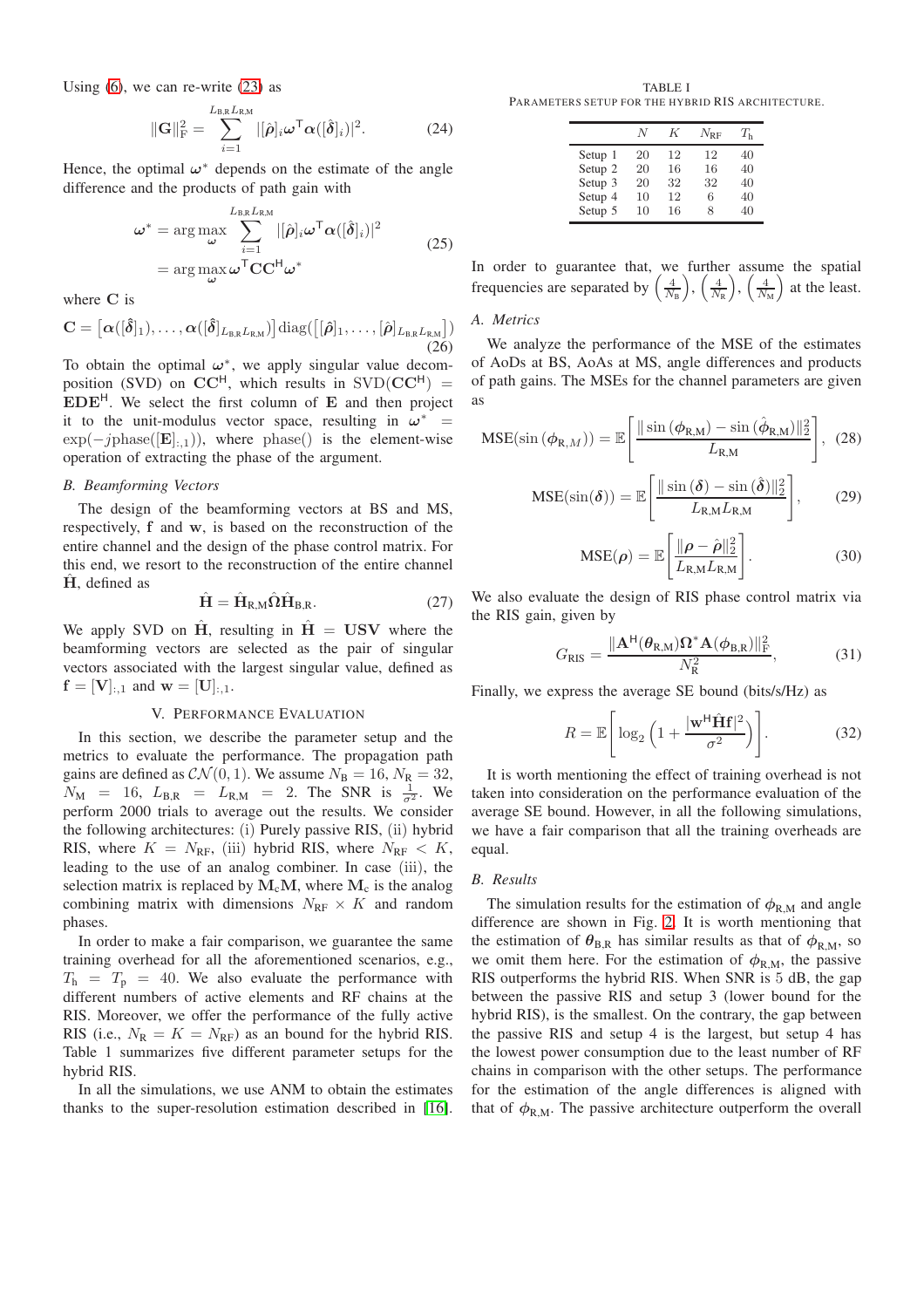

<span id="page-5-1"></span>Fig. 2. MSE of the channel parameter estimation.



<span id="page-5-2"></span>Fig. 3. MSE of the products of path gains.

performance of the hybrid. However, when SNR is 5 dB, the setup 3 slightly outperform the passive architecture.

Fig. [3](#page-5-2) shows the MSE of the products of path gains. The passive RIS also has the best performance in comparison with all the hybrid setups. Since we estimate the two individual channels separately, the performance degradation may come from the sharing of the total training overhead and fewer RF chains at the RIS.

For the results of the RIS gain and average SE bound in Fig. [4](#page-5-3) and [5,](#page-5-4) setups  $1 - 3$  achieve better results. The estimation of the products of path gains and angle differences are essential to the design of RIS phase control matrix and the beamforming vectors at both the BS and MS. For this reason, the gap in the results of RIS gain and average SE bound between the passive RIS and hybrid RIS setups are even more significant in Fig. [4](#page-5-3) and [5.](#page-5-4) Setups  $4 - 5$  have a reduced number of RF chains, which affects the performance in comparison with setups 1−3, as we can observe from Fig. [5.](#page-5-4)



<span id="page-5-3"></span>Fig. 4. RIS gain.



<span id="page-5-4"></span>Fig. 5. Average SE bound.

## *C. Discussions*

In our work, the active elements are proposed to collect signal observations. We clarify that the active elements are randomly selected. However, their position does not affect the accuracy of the proposed CE algorithm. It is worth to mentioning that The CE can be improved with a larger number of RF chains and training sequences. For data transmission, the position of the active elements (can adjust both phase and amplitude of incident signals) may yield a better SE, which is left for the future work.

#### VI. CONCLUSIONS

<span id="page-5-0"></span>In this paper, we have studied the CE problem for RIS with both passive and hybrid architectures. Our results have shown that passive could bring better performance without additional